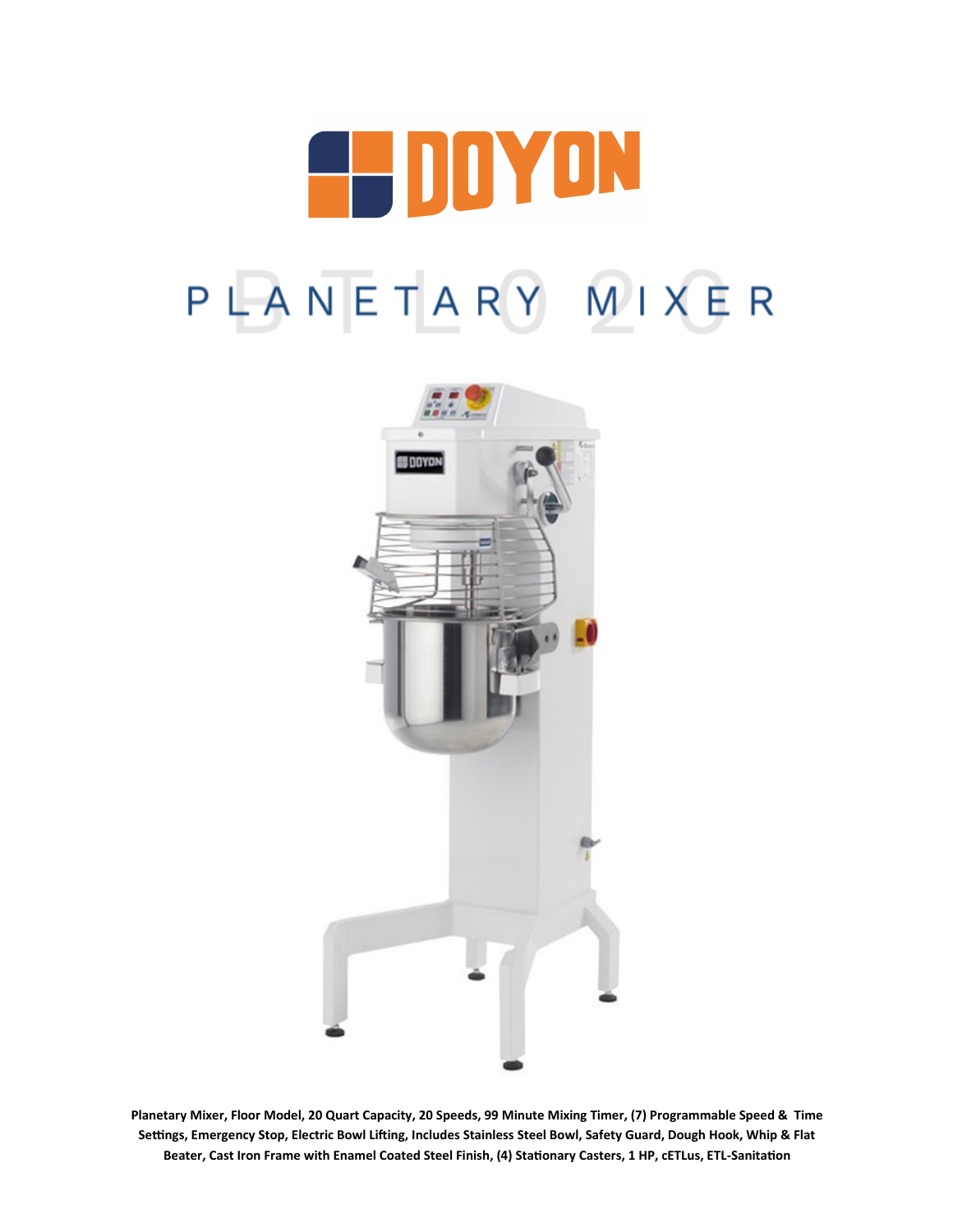

**PROJECT ITEM NO.** 

**NOTES** 

**MODEL NUMBER: B T L 0 2 0**



#### **FEATURES**

- □ Includes 21 Quart Stainless Steel Bowl, Dough Hook, Wire Whip, Flat Beater, and Ingredient Chute
- □ Unique Easy to Use Digital Control
	- 20 Speeds (no need to stop mixer to change speed)
	- 99 Minute Mixing Timer
	- 7 Programmable Speed & Time Settings
- Emergency Stop
- Wire Guard for Bowl Featuring Automatic Motor Cut-Off Switch
- □ Thermal Overload Protection for Motor
- □ Electric Bowl Lifting System (standard)
- □ Non-Slipping Belt

## **CONSTRUCTION**

- □ Heavy Duty Frame with Lead-Free Enamel Coating
- □ S/S Legs to Prevent Rusting
- □ Carbon Steel Frame
- □ Four Inline Casters for Easy Moving
- □ Quick Locking Anti-Vibration Device to Secure Mixer

## **OPTIONS & ACCESSORIES**

- □ Stainless Steel Construction [Suffix I]
- Dolly [BTL020D]

#### **CLEARANCES**

- 6" (152mm) On All Sides
- □ Top & Bottom Must Remain Unobstructed

### **WARRANTY**

□ One Year Labor & Two Year Parts

| Model  | Weight | <b>Overall Dimensions</b> |       |         |              |                | <b>Dough Capacity</b> |
|--------|--------|---------------------------|-------|---------|--------------|----------------|-----------------------|
|        |        | W                         | D     | н       | <b>Motor</b> | Hub            | (55% AR)              |
| BTL020 | 375    | 20''                      | 28''  | 59 1/4" |              | N <sub>O</sub> | 15 lbs                |
|        | (170)  | (508)                     | (711) | (1505)  |              |                | (7 kg)                |

|               | <b>Electrical System</b> |      |       |             |  |  |  |
|---------------|--------------------------|------|-------|-------------|--|--|--|
| Model         | <b>Volts</b>             | Amps | Phase | <b>NEMA</b> |  |  |  |
| <b>BTL020</b> | 120                      | 8    |       | $5-15P$     |  |  |  |

#### **NEMA 5-15P**



**SPECIFICATIONS SUBJECT TO CHANGE WITHOUT NOTICE FOLLOW US KCL & REVIT DRAWINGS UPON REQUEST REVISION B | 5/13/2021**

**Intertek** 

Intertek

#### **Doyon** 5600 13th Street, Menominee, MI 49858 **906.863.4401 | 800.338.9886 | [www.doyon.qc.ca](http://www.doyon.qc.ca/)**

 $\blacksquare$ 

 $\frac{1}{\ln 4x}$